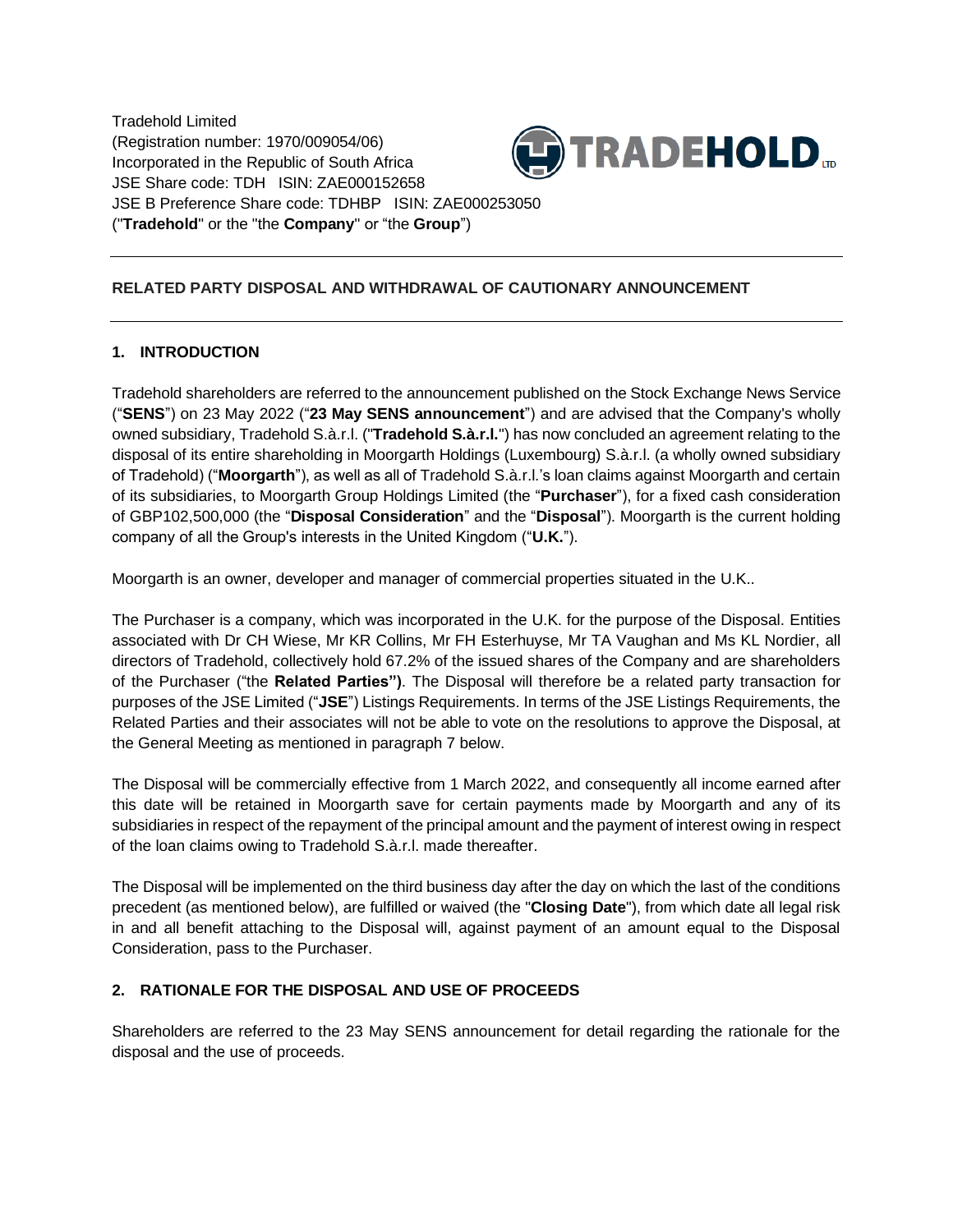## **3. CONDITIONS PRECEDENT**

The implementation of the Disposal will be subject to the fulfilment and / or waiver of the following conditions precedent, by no later than 31 October 2022 ("the **Long Stop Date**"):

- disinterested shareholders approving the Disposal by way of an ordinary resolution, as required in terms of Section 9 and Section 10 of the JSE Listings Requirements;
- the conclusion of all financing documents (including ancillary security documents) between the Purchaser and the relevant financial institution(s) relating to the third-party funding arranged by the Purchaser to enable it to pay the Disposal Consideration, and all conditions to the relevant financing documents having been fulfilled;
- a flow of funds agreement has been entered into by the Company, the Purchaser and the relevant financial institution providing the financing referred to the Purchaser, and all conditions to such agreement having been fulfilled;
- the debt funding counterparties to any agreements pursuant to which any loan or other financial indebtedness has been made available to any Group company, and the hedge counterparties have, to the extent required, provided such consents or approvals, in writing, as may be required under the relevant debt funding agreements or hedges in order for the Disposal to be able to be affected without triggering any event of default or other potential adverse consequence under the relevant agreements;
- the Group has, with the consent of all applicable funding counterparties, effected a prior capitalisation of certain loan claims owing by members of the Group to Tradegro S.à r.l ("**Tradegro**"); and
- approval has been received from the JSE and any other regulatory authorities for the Disposal; and
- the exchange control authorities of the South African Reserve Bank having granted any approvals that may be required in connection with the Disposal or the financing thereof.

Furthermore, the Purchaser shall be entitled to cancel the Agreement by means of written notice to Tradehold at any time prior to the Closing Date in the event that, *inter alia*,:

- a material adverse change has occurred, meaning:
	- $\circ$  a change in an event, matter or circumstance, or in any combination of such events, matters or circumstances, existing as at the Signature Date; and / or
	- $\circ$  an event, matter or circumstance, or any combination of such events, matters or circumstances, of which the Purchaser only becomes aware after the Signature Date which individually or in the aggregate, has, will, or is likely to have a material adverse effect on –
		- the condition (financial or otherwise) of the Moorgarth group and/or its business; or
		- the rights or remedies of the Purchaser under the Agreement.
- the Purchaser becomes aware that any warranty given by the Seller is not true and correct in all respects and/or that Tradegro is in breach of any warranty or will be so in breach on or at any time after the Closing Date, provided that the Purchaser shall not be entitled to cancel the Agreement unless the breach is –
	- o incapable of being remedied by payment in money; or
	- $\circ$  capable of being remedied by payment in money, but such payment is not made forthwith, [or by an undertaking by Tradegro to reduce the Disposal Consideration by an equivalent amount;]
	- $\circ$  Tradegro or any Group company is liquidated, whether provisionally or finally (or any application is launched in that regard); or
	- $\circ$  any interdict, judgment or other order or action of any court or governmental body restraining, prohibiting or rendering illegal the implementation of the transactions contemplated in the Agreement is in effect, or any legal proceeding has been instituted by any person (including any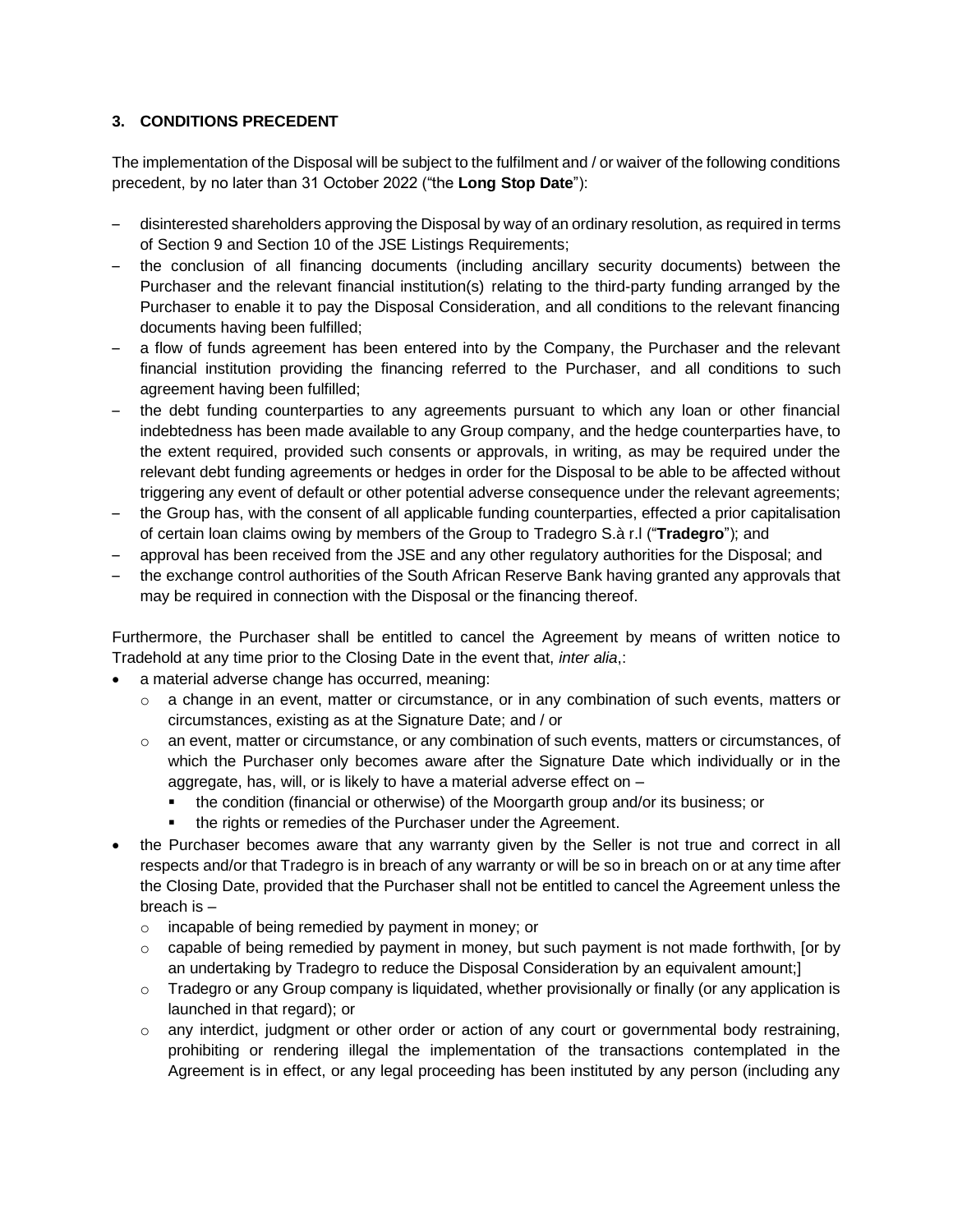governmental body) seeking to prohibit, restrict or delay, declare illegal or to enjoin the implementation of the transactions contemplated herein.

# **4. WARRANTIES AND OTHER MATERIAL TERMS**

Tradegro has provided the Purchaser with limited warranties, that are considered standard for a transaction of this nature.

#### **5. FINANCIAL INFORMATION**

The financial information set out below has not been reviewed or reported on by a reporting accountant in terms of Section 8 of the JSE Listings Requirements and is the responsibility of Tradehold's directors.

As the operations of most of the Company's subsidiaries are conducted in GBP and because of the distortion caused by the fluctuating value of the South African rand, Tradehold reports its results in GBP.

Moorgarth had a net asset value of GBP26,456,000 as at 28 February 2022, being the date of its last financial year end, and recorded a net profit after tax of GBP2,696,000 for the year ended 28 February 2022.

The above financial information has been extracted from Tradehold's audited and consolidated annual financial statements for the year ended 28 February 2022, which were prepared in accordance with International Financial Reporting Standards.

Tradehold S.à.r.l. has recorded the shares in, and claims against, Moorgarth at a total book value of GBP149,010,000, of which GBP122,554,000 relates to the loan claims.

#### **6. CATEGORISATION**

The Disposal is classified as a category 1 related party transaction in terms of the JSE Listings Requirements and, accordingly, requires the approval of a simple majority of disinterested shareholders in general meeting. In compliance with paragraph 10.4(f) of the JSE Listings Requirements, the Board has retained Valeo Capital Proprietary Limited, as the independent expert, to opine on the fairness of the Disposal, and its report in this regard will be contained in the Circular as mentioned below.

## **7. CIRCULAR**

Full details of the Disposal, together with a notice convening a general meeting of shareholders to approve the Disposal ("the **General Meeting**") will be included in a circular to shareholders to be distributed in due course ("the **Circular**").

Of the total votes of disinterested shareholders exercisable at the meeting, being 32,414,041, Tradehold has received irrevocable undertakings to vote in favour of the Disposal from disinterested shareholder holding 15,140,902 votes.

The salient dates and times relating to the General Meeting will be released on SENS and published in the South African press at the time of the posting of the Circular.